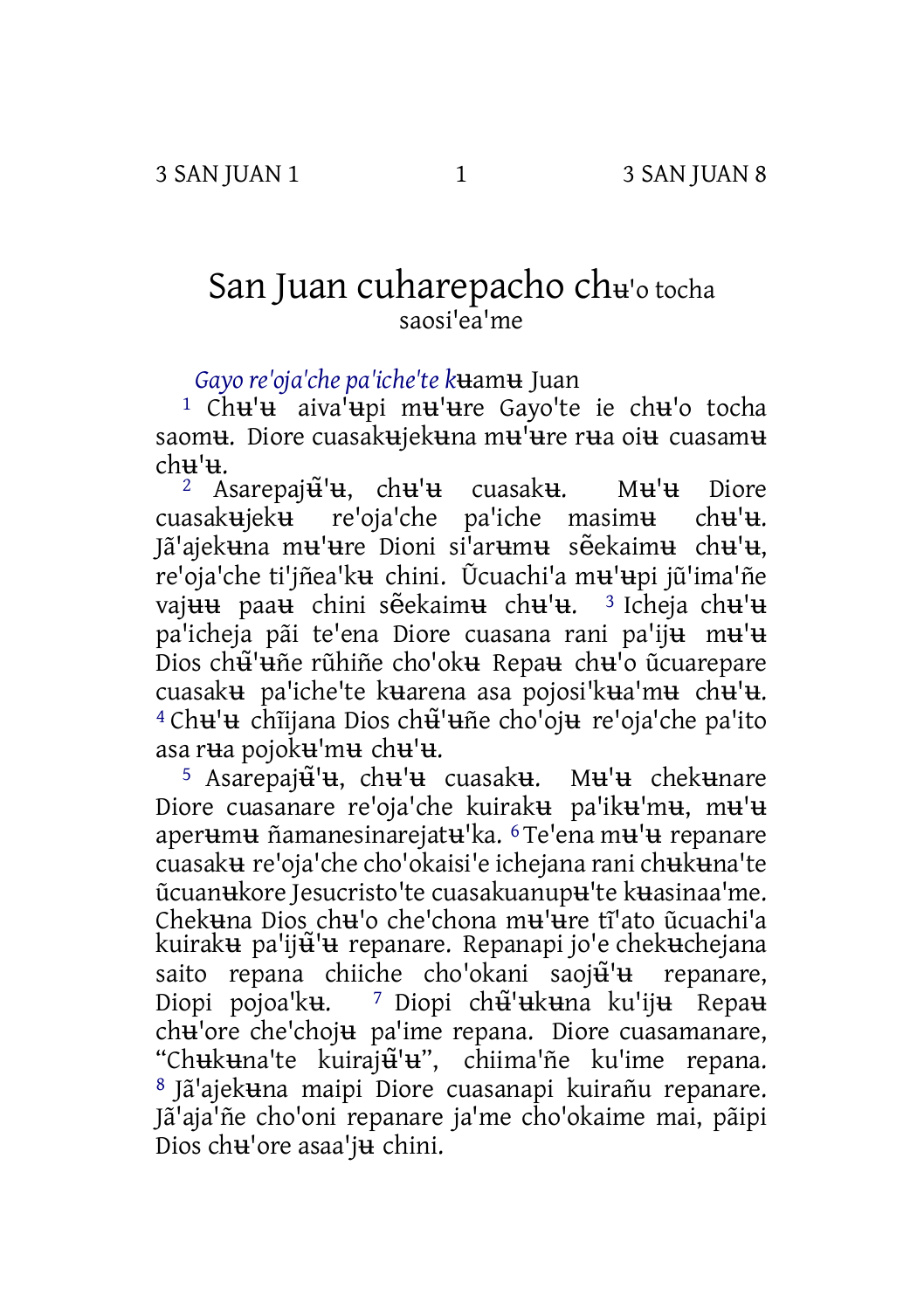*Diótrefes cu'ache cho'osi'ena'me Demetrio re'oja'che pa'isi'ere k*ʉamʉ

9 Aperʉmʉ chʉ'ʉ mʉsanʉkonare Jesucristo'te cuasakuanupu'te chu'o tocha saosi'kua'mu. Jã'ata'ni<br>Diótrefes pãi ch<del>ũ</del>'uku pasa chini chu'u tocha Diótrefes pãi chʉ̃'ʉkʉ pasa chini chʉ'ʉ tocha saosi'ere asacuheku, "Juan chu'ure chu'ukuma'mu", chiniasomʉ. 10 Jã'ajekʉna repaʉ cho'oche mʉsanʉkona pa'icheja saisirʉmʉna peore kʉaja'mʉ chʉ'ʉ. Chʉkʉna'te rʉa cu'ache cutukʉasomʉ repaʉ. Jã'achi'a cho'oma'ñe chekʉnare Jesucristo pa'iche'te che'choñu chini sainare ũcuachi'a cuhekʉasomʉ repaʉ. Ũcuachi'a chekʉna repanare pojoñu chiito ʉ̃sekʉ Jesure cuasakuanupʉ ja'me pa'iche ʉ̃sekʉasomʉ repaʉ. <sup>11</sup> Asarepaj $\tilde{\mathbf{u}}^{\mathsf{T}}\mathbf{u}$ , ch $\mathbf{u}^{\mathsf{T}}\mathbf{u}$  cuasak $\mathbf{u}$ . Cu'ache cho<sup>t</sup>ona pa'iche ña chẽa ũcuaja'che pa'imanej $\tilde{H}^{\dagger}$ u. Re'oja'che cho'ona pa'iche'te ña chẽajʉ̃'ʉ. Re'oja'che cho'ona Dios neenaa'me. Cu'ache cho'onata'ni Dios neenama'me.

12 Demetrioreta'ni pãi ija'che i'kame: "Demetrio rʉa re'okʉ'mʉ. Dios chʉ̃'ʉñe ũcuarepa cho'okʉ'mʉ", chiijʉasome. Ũcuanʉko repaʉ'te jã'aja'ñe i'kajʉ ũcuarepare i'kame. Chʉ'ʉ ũcuachi'a, "Re'okʉ'mʉ repaʉ", chiiʉ kʉakʉ'mʉ chekʉnare. Jorema'mʉ chʉ'ʉ. Masimʉ mʉ'ʉ jã'a.

## *Cuhacho i'kasi'ea'me*

13-14 Mʉ'ʉre chʉ'o rʉa kʉara chiimʉ chʉ'ʉ. Jã'ata'ni rupʉ tochasi'epi kʉacuhemʉ chʉ'ʉ. Mʉ'ʉre na'mi sani ñara chiimʉ chʉ'ʉ. Chʉ'ʉpi sakʉna ti'jñeñe ñajʉ cutujanaa'me mai. <sup>15</sup> Re'oja'che pa'ij<del>ũ</del>'u mu'u. Icheja pa'ina maire re'oja'che cho'ona Diore cuasana chʉ'o saome mʉ'ʉre. Mʉ'ʉ pa'icheja pa'inare chʉkʉna'te chiinare ch**u'**o sa kuakaij<del>ũ</del>'u. Re'omu.

Juan